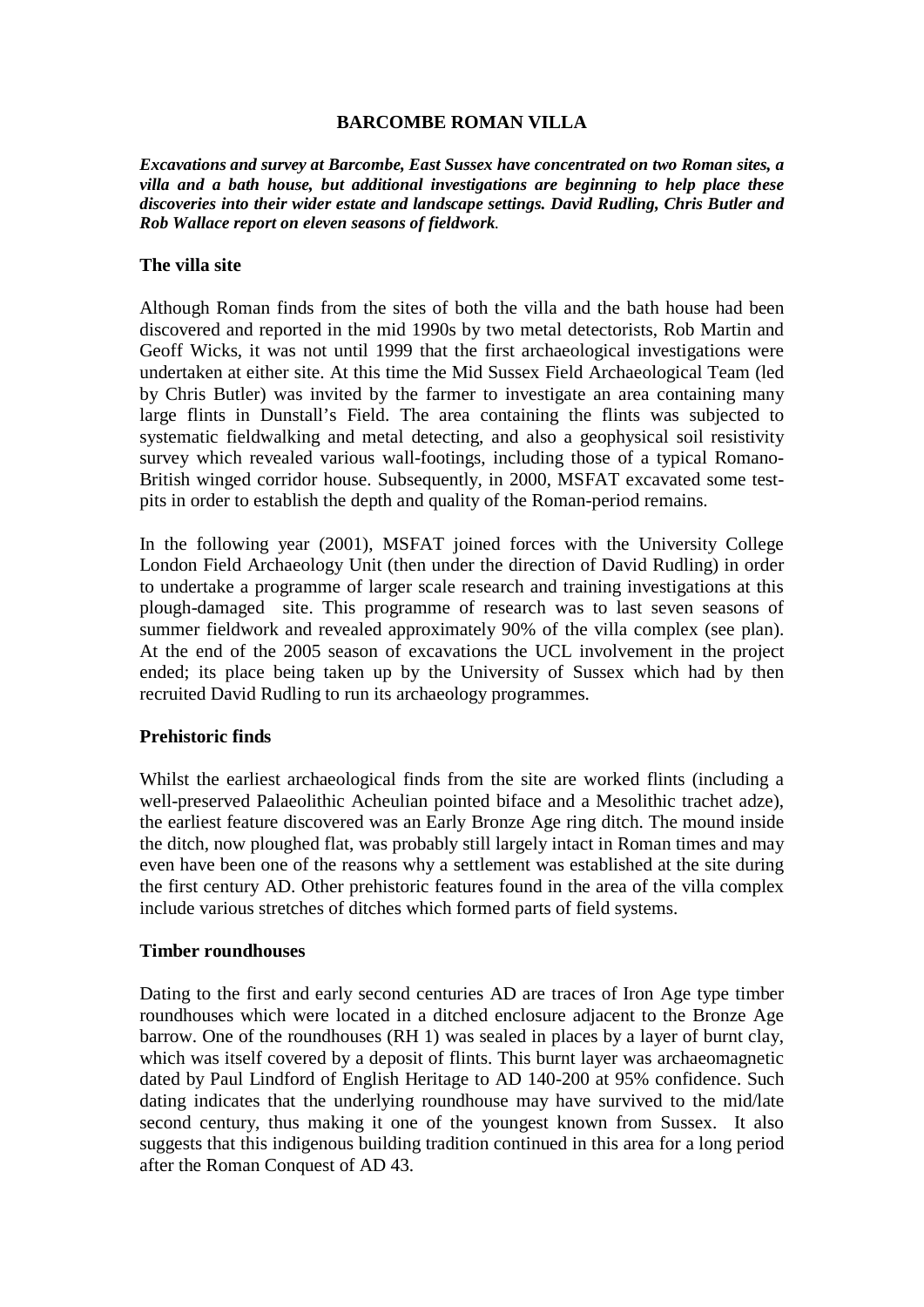

# **The 'proto-villa'**

Also dating to the mid/second half of the second century are the narrow flint footings of the first rectangular building on the site. This structure, the 'proto-villa', was probably of timber-framed construction resting on masonry foundations. It was aligned with the earlier ditched enclosure (which was replaced by a much larger fenced enclosure) and lies under the centre of the later winged corridor house. It is possible that this switch to a rectangular building with masonry foundations occurred alongside the continued use of at least one of the timber roundhouses. Such a mixture of indigenous and imported building traditions can be seen today in parts of South Africa, and such transitionary / mixed scenes may once have been common in Roman Britain.

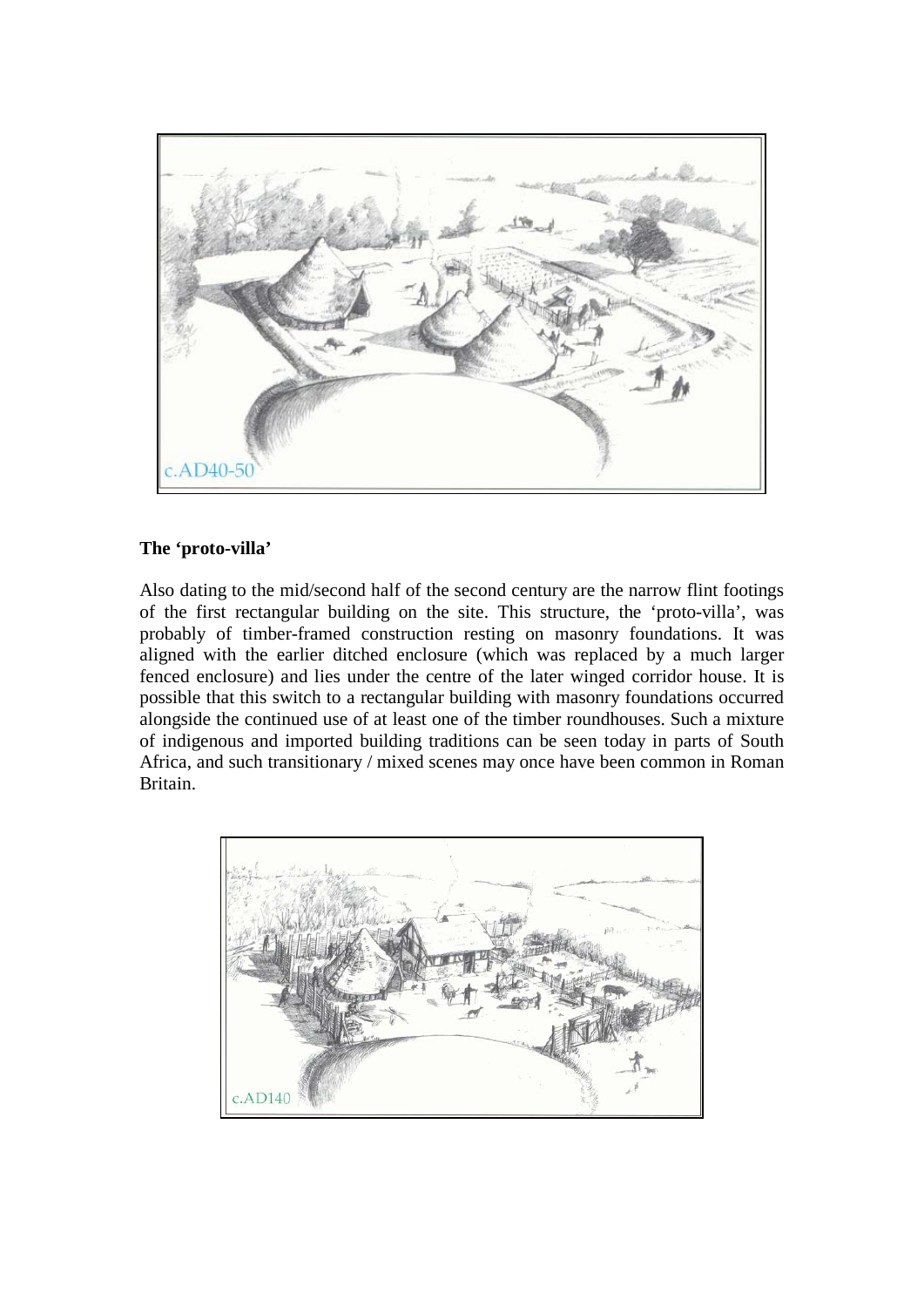#### **The winged corridor house**

During the early to mid- third century, the first masonry building was replaced by a much larger 'winged corridor' house. This had more substantial masonry foundations than its predecessor, and great care was taken to consolidate any areas of underlying potential problems, such as in filled pits or ditches. The residence comprised fifteen rooms including a line of living rooms, which was fronted by a main corridor with a porch for the main entrance and flanked by projecting pairs of wing rooms. It is uncertain whether the building was one or two storeys high. Unfortunately the building has suffered badly from both plough damage and stone robbing (probably to build the nearby parish church of St Mary). Although no floors have survived, some mosaic cubes and many larger tesserae made from pieces of tile indicate the nature of some of the floors (with possible mosaics in rooms 1 and 8). Similarly, various finds of painted wall plaster indicate another aspect of interior decoration. A preliminary study by Malcolm Lyne of the pottery finds recovered from this building, together with other types of dating evidence, suggests that it had gone out of use by about AD 300.

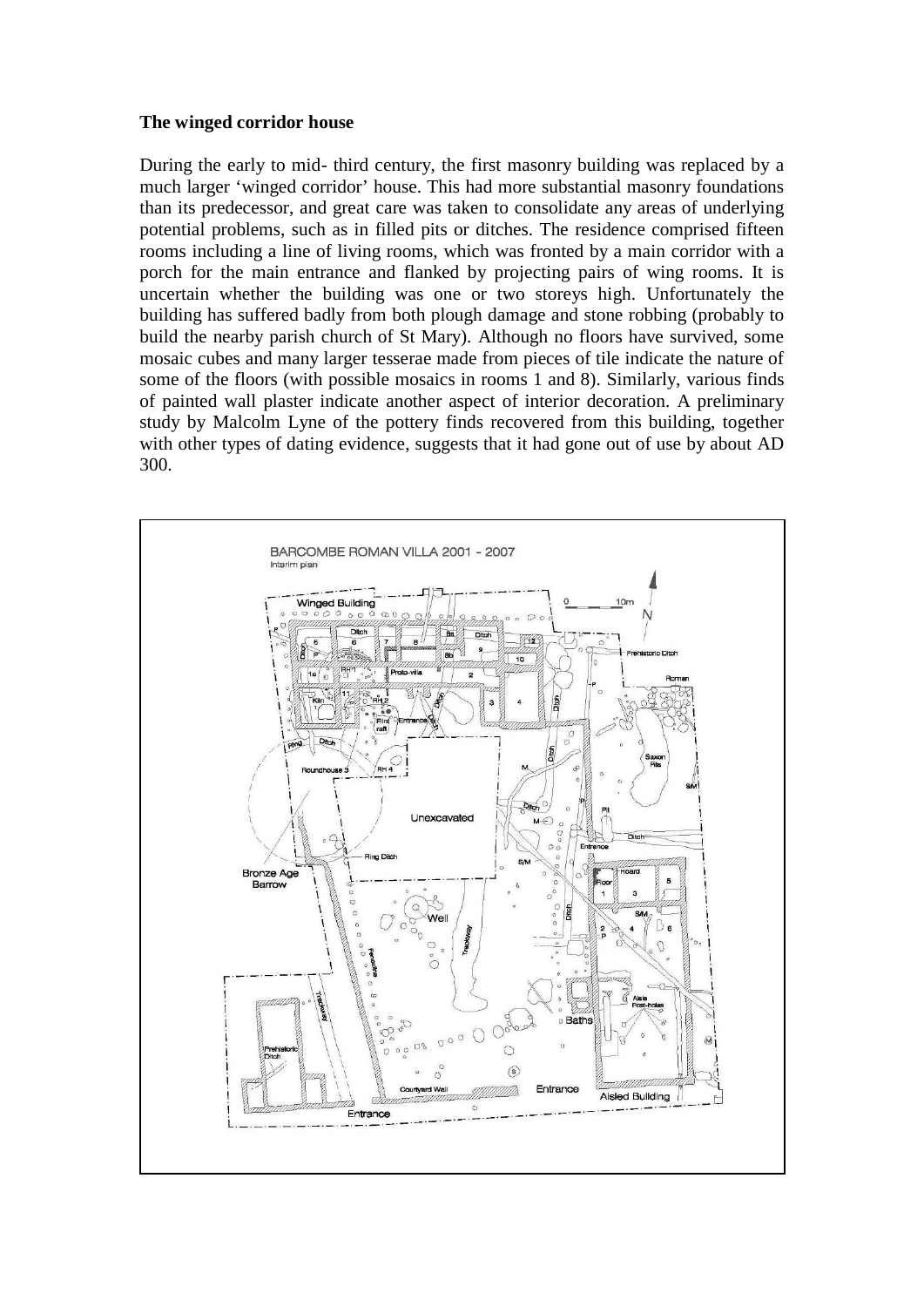#### **?Ritual deposits**

At the eastern end of the winged corridor house were several large ?quarry pits and of these three just to the east of the eastern wall of the house yielded some interesting finds: two dog burials and an unbroken pot. The later was placed upright on the floor of the pit, whilst the pit containing the two dogs was sealed by mortared flints. All three finds may represent offerings as parts of rites of termination undertaken when the pits went out of use.

#### **Aisled building**

The south-east corner of the winged corridor house was linked by a masonry wall with chalk foundations to a large aisled building with flint footings. This aisled structure flanked the eastern side of the yard which lay to the south of the winged corridor house. Just to the north of the aisled building was a small entrance. The aisled building, which is c. 39 metres long and 17 metres wide, has three rooms (at least two of which were tessellated) at its northern end. Such an arrangement of higher status rooms at one end of an aisled building is fairly common (eg Chilgrove Villa 2, Sparsholt and Clanville) and may represent offices and/or more elaborate accommodation, perhaps for a villa official.

The discovery of a small (?plough) dispersed hoard of antoniniani coins in one of the northern rooms may represent a money hoard buried beneath a floor or, perhaps more likely, a foundation deposit to confer good fortune on the building/complex. The latest coin in the hoard was issued by the emperor Tacitus *c.* AD 275-6. Unfortunately, due to severe truncation of floor levels due to plough damage, the function/s of the southern part of the building is uncertain. However, possibilities include accommodation for estate workers (including slaves) and/or agricultural or storage functions. The southern wall of the aisled building had noticeably deeper and wider foundations than the other walls and this may indicate that it was designed to have a much greater weight bearing function. If so, it is possible that these foundations once supported an elaborate masonry end gable, probably with a major entrance, of the types found at the Meon Stoke and Batten Hanger sites.

A preliminary examination of the pottery finds from the aisled building suggests to Malcolm Lyne (pers. comm.) that some activity continued in this building during the fourth century, ie *after* the winged corridor house had apparently gone out of use. Did the owners leave the main residence but continue to run the villa estate from elsewhere, or perhaps via a bailiff housed in one or more of the northern rooms in the the aisled building? The location of the aisled building at Barcombe in relation to the main winged corridor house can be paralleled at various villa sites, such as at Bignor, Brading and Sparsholt. Underlying part of the aisled building, and cut by its west wall, were the foundations of a small east-west orientated bath house. It is uncertain whether these baths may have served the proto-villa or belongs to a phase of the winged corridor house before the construction of the aisled building.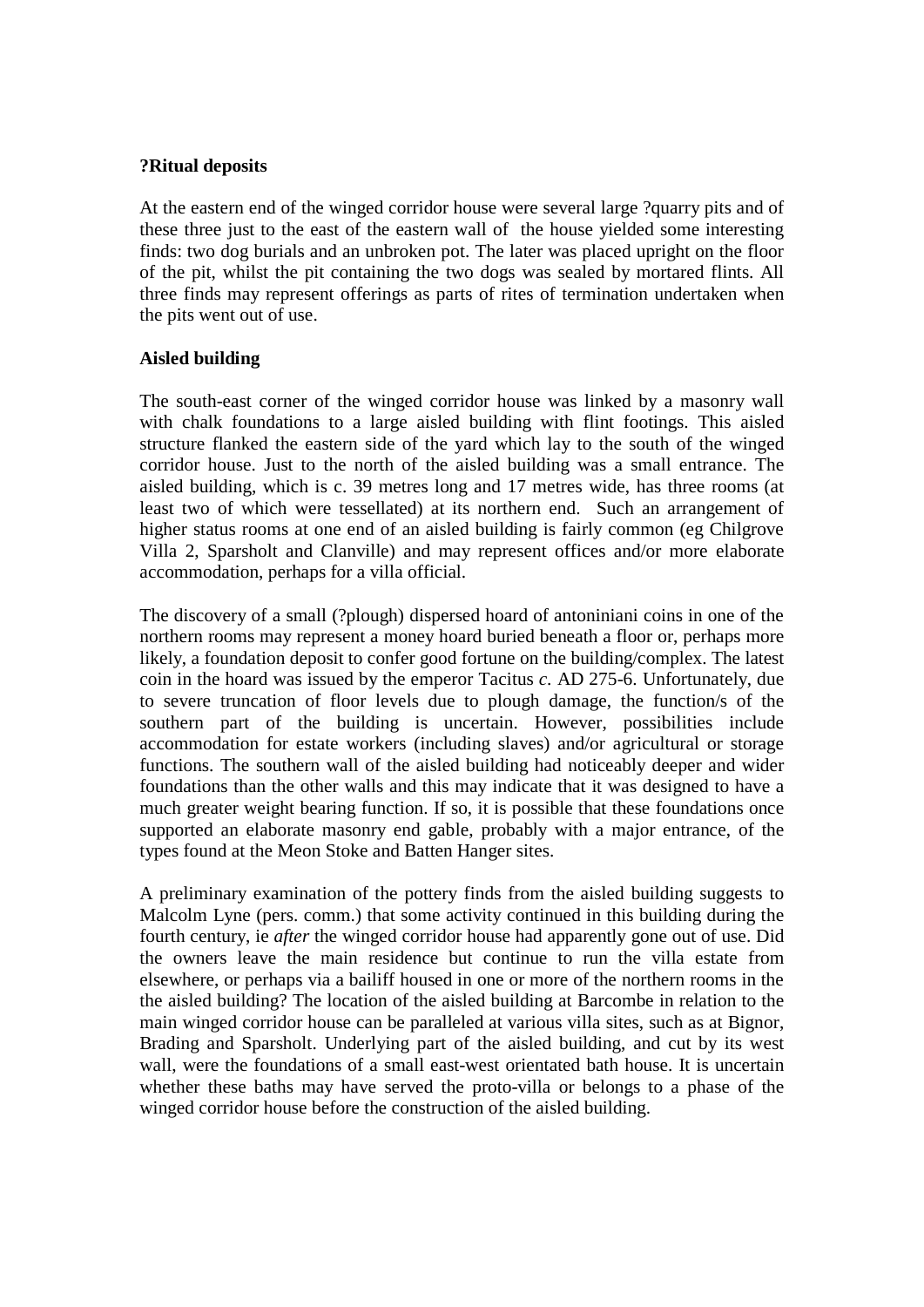

# **The Courtyard**

The south-west corner of the aisled building forms the eastern side of a major southern entrance into the villa courtyard. On the west side of the entrance flint and chalk wall footings resume and continue westward before turning roughly north-west towards the south-west corner of the winged corridor house; this alignment being roughly parallel with the former western side of the fenced enclosure. Strangely, at its junction with the location of the southern circuit of the Bronze Age barrow ditch, the boundary wall briefly diverts westward again before continuing its journey to the north-west. At this point the boundary wall is within the area of the former barrow before petering out near its centre. No indication was found for any central burial pit within the barrow.

Elsewhere within the courtyard were various post holes and pits, and traces of a metalled track way which may have served the entrance along the southern boundary of the fenced enclosure. Another major discovery in 2007 was the long-looked for well. The well shaft was lined with very large flints and had been constructed within a large circular construction pit. Unfortunately time and financial resources prevented a full excavation of the well, with excavations stopping at a depth of three metres. At this depth were the remains of a dog – perhaps another rite of termination.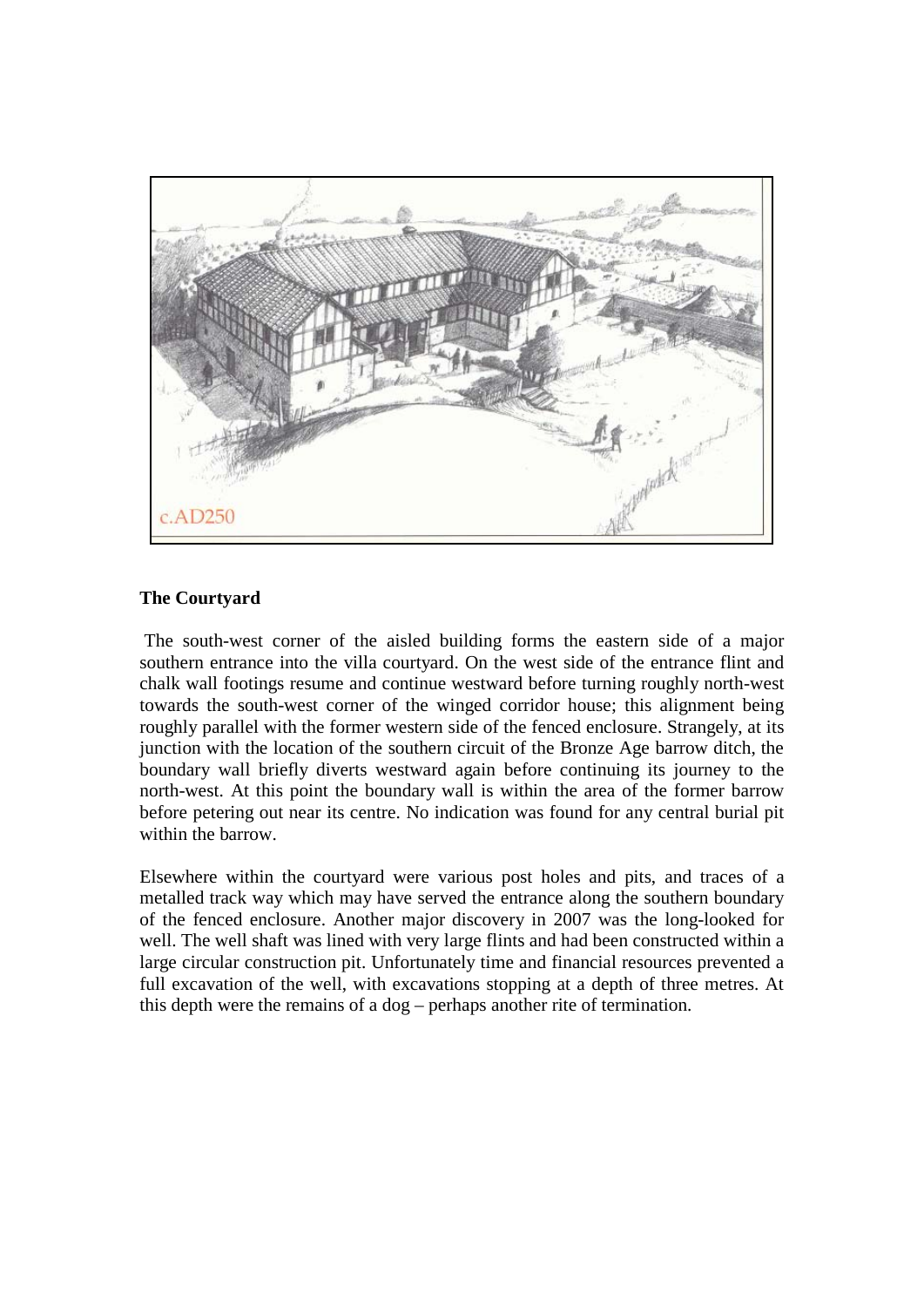### **Masonry Building 4**

To the west of the south-west corner of the courtyard the southern boundary wall resumes briefly before stopping for an entrance which provided access to a metalled track way which runs along the outside of the courtyard's western wall. Having resumed beyond this entrance, the southern boundary wall connects with the southeast corner of a badly plough-damaged 'T' shaped building which consists of a large rectangular hall with two small flanking rooms at its southern end. Such a building may have helped to add some sense of balance to the villa complex when viewed from the south. The function/s and dating of this building are uncertain, but may include agricultural functions. The location of this building slightly away from the main courtyard complex invites comparisons with the final phase rectangular timberframed hall at Sparsholt.

# **Post-Roman activity**

During the seven seasons of excavations at this site we found various features and finds relating to both later Saxon and medieval activity. For the Saxon period the most important find was a sunken-featured building to the west of the aisled building; various pits (including latrines); post holes, etc. The area to the east of the winged corridor building had a particularly large number of Saxon pits and these have yielded evidence for both occupation and industrial activities. Representing the medieval period are large numbers of robber trenches which resulted from the removal of building stone from the Roman masonry buildings.

# **The bath house site**

In 2008 a new research and training project was started in Church Field, which lies between the villa site/field and St Mary's Church (see aerial photograph). Previously fieldwalking, geophysics and test-pitting had indicated the presence of a Romanperiod building with a hypocaust heating system. Subsequently the excavations in 2008 and 2009 revealed a large bath house in excess of 20 metres long and 6 metres wide and orientated approximately north-east to south-west.

At the northern end of the complex is a large rectangular furnace room (*praefurnium*) with walls made of mortared flints. The south-western side of this room had a tile base set into flint masonry, possibly for a boiler, and south-west of this was the hot room (*caldarium*) with a projecting apse on its south-eastern side. At the apex of this architectural feature was a tile-lined drain running south-eastwards towards a large external drainage ditch. On the opposite side of the hot room, but set within masonry along the side of the construction pit, were the poorly preserved remains of another apse. In between the two apses in this room were a number of bases of pilae tile columns.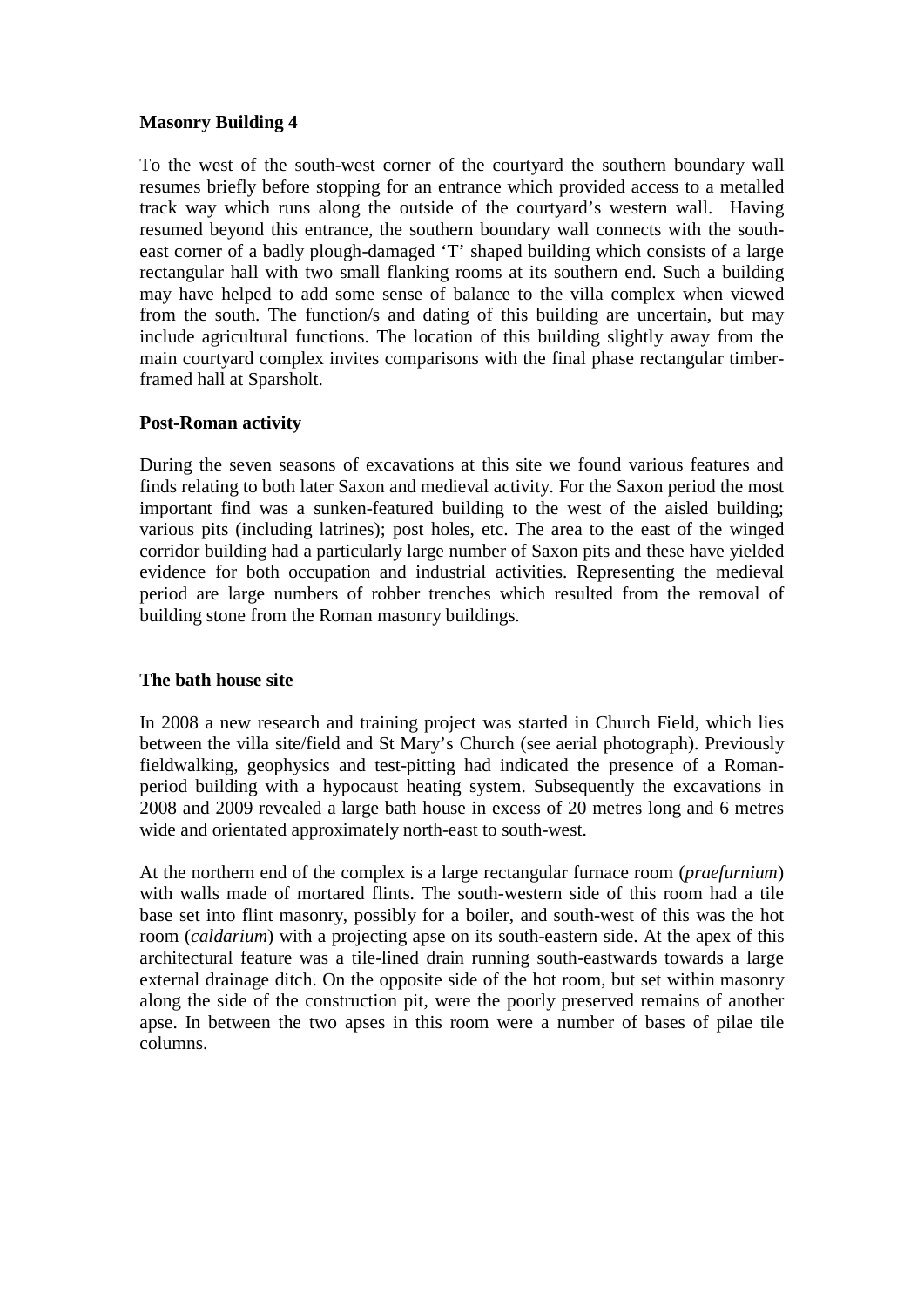The next room was the warm room (*tepidarium*) and this area also still contains some hypocaust pilae columns. This room also had traces of two more facing and outward projecting apses. Beyond this room and along the north-western side of the baths are a further two stoke holes. Whilst as yet these features have not been fully investigated, it is possible that they were associated with either a heated entrance/changing room (*apodyterium*) and/or a hot dry room (*laconicum*). Alternatively they may relate to a different phase of the baths. Although as yet no conclusive evidence has been found for a cold room (*frigidurium*) or cold plunge, these may be represented by partially investigated chalk wall footings to the south-west of the area heated by the pair of stoke holes referred to above.

The drainage ditch to the south-east of the baths was found to contain four large stone weights which have provisionally been identified (Luke Barber pers. comm.) as anchors. Based upon coin finds, the ditch appears to have gone out of use in the late third century. Although the dating evidence from the bath house site in general has not yet been studied in detail, other finds include one piece of roller-stamped (Die 9) box-flue tile dating to *c*. AD 120-250; second and third century pottery and a number of coins ending with two examples issued in the 320s; thus indicating that the baths were broadly contemporary with the nearby villa site. If so, what, if anything, was the relationship between the two sites? Did the Church Field baths replace the small baths found beneath the aisled building? Or were the baths in Church Field a villa estate bath house? Alternatively these baths may be connected with an as yet undiscovered Roman building/s located even closer to the nearby Norman church. Such an elevated location, edged by springs, may have been suitable for a temple or mausoleum, or perhaps another domestic building.

A major difference between the two sites however, is the apparent absence at the Church Field bath house of medieval or post-medieval stone robbing; the baths having apparently been 'robbed' of re-usable materials during Roman times. The probable water source for this bath house is one of the springs in the vicinity of the church.

Other important discoveries in 2008/9 in Church Field included traces of a major palaeochannel along the south-western side of the field and very near, perhaps adjacent to, the southern end of the bath house complex. This feature was found as a result of augering undertaken by Dr Mike Allen and students of the University of Sussex. Preliminary results indicate that it may have been possible in the past, including Roman times, to access the bath house site (and thus also the villa) by boat from the River Ouse. Other findings, from work undertaken in the adjacent Dunstall's Field, include a large lynchet formation along the edge of the field. Mike Allen will continue this interesting environmental work in 2010.

#### **The Culver Archaeological Project**

In 2005 Rob Wallace, then an undergraduate archaeology student at UCL and now a postgraduate DPhil student at the University of Sussex, began a programme of fieldwalking, survey and trial trenching on Culver Farm in the hope of identifying further archaeological sites within the landscape around Barcombe villa. The first season saw the identification of a Roman road to the south of the villa complex, and this discovery has became the focus of subsequent fieldwork seasons as the road has been traced through adjacent fields.